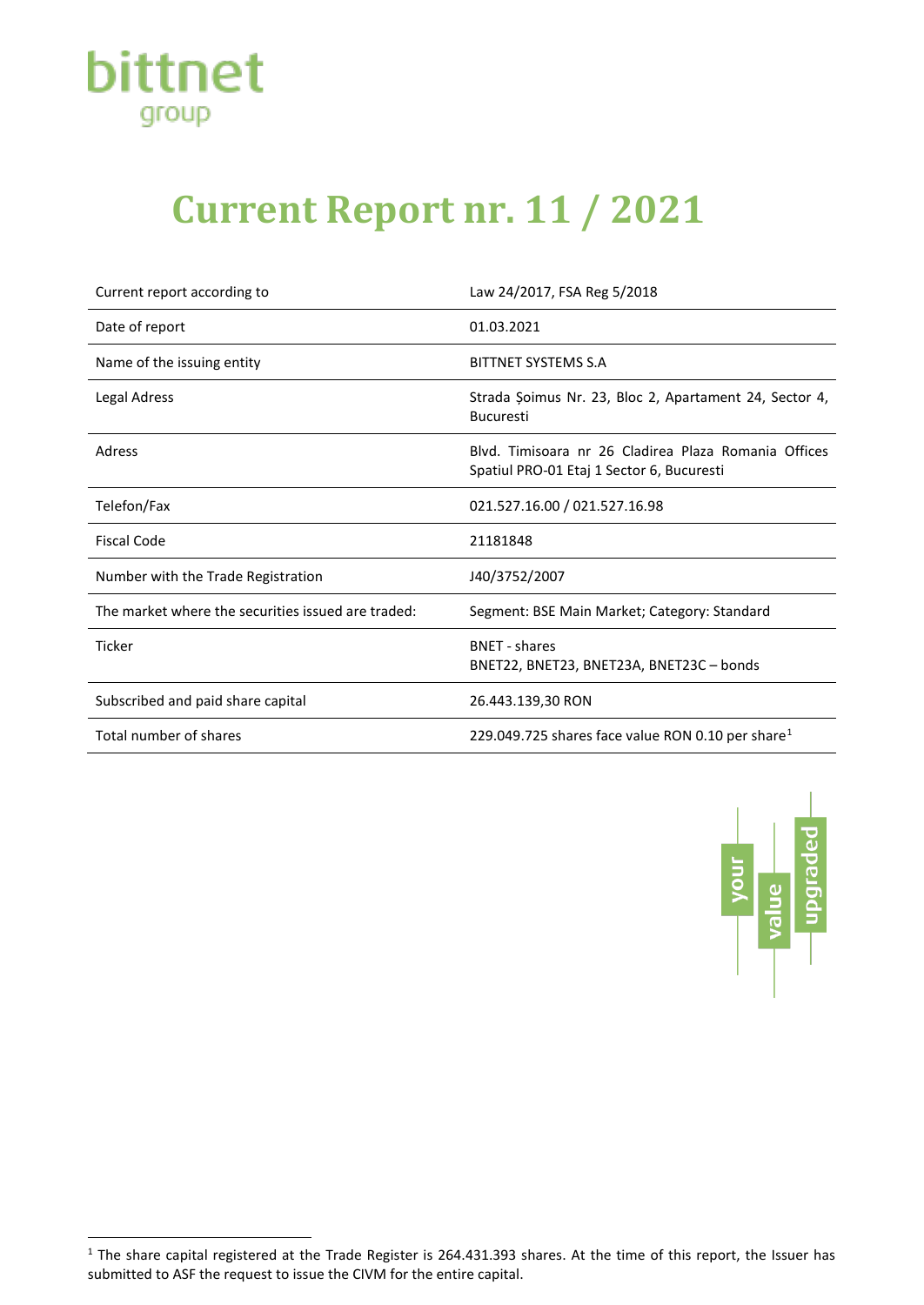

## **Signing an international investment agreement - M&A Servodata**

BITTNET SYSTEMS S.A. (hereinafter referred to as "the Company") informs investors about the signing of an M&A investment agreement with the shareholders of Servodata a.s. (a company operating in the Czech IT&C industry).

According to the investment plan, Bittnet will buy 35% of the share capital of Servodata from Moore Czech Republic, for an estimated amount of EUR 1.4 million, the amount that will be settled in BNET shares in a future share capital increase operation. The actual number of shares to be issued will be determined in accordance with the provisions of art. 210(2) of Law 31/1990 and art. 87-88 of Law 24/2017 on issuers of financial instruments and market operations and art. 174 of the FSA Regulation no. 5/2018. This valuation offers a multiple EV/EBITDA of 6.4x, which makes the payment with BNET shares advantageous for all parties involved, including existing Bittnet shareholders.

In addition, Bittnet will provide financing in the form of a loan (either directly or through the provision of corporate guarantees) up to a maximum of EUR 2 million over the next 3 years, based on Servodata's development projects.

The transaction will be subject to approval at the general meeting of shareholders (both Bittnet and Servodata) and is subject to the successful completion of the due diligence process. In case of successful completion of the investment, the board of directors of Servodata will consist of 5 members, 2 seats belonging to the shareholder Bittnet. According to the investment contract, Servodata will start distributing cash dividends in a proportion of maximum 30% of the annual profit starting with the next fiscal year. In 2020, Servodata achieved total revenues of EUR 10 million and EBITDA of EUR 1 million.

Servodata has been active in the IT&C industry for 30 years and offers customers solutions similar to Dendrio Solutions. Headquartered in Prague, the company has in its portfolio competencies in the integration of technologies from international vendors: Dell, HP, Microsoft in terms of design and implementation of technology infrastructure, IT consulting, designer, outsourcing of IT services. In the field of development, Servodata focuses mainly on the implementation of business intelligence solutions. The company investing heavily in cybersecurity and has recently significantly developed its position in Slovakia. The company has 70 IT specialists: designers, architects, developers and consultants. For 2021, Servodata has a budgeted turnover of EUR 12 million, EBITDA of EUR 2.5 million and a profit of EUR 1.5 million.

For additional information we invite investors to access the website of Servodata a.s. at the following link:

<https://www.servodata.net/en/>

The investment will be subject to vote in the GMS of Bittnet from April 27, 2021.